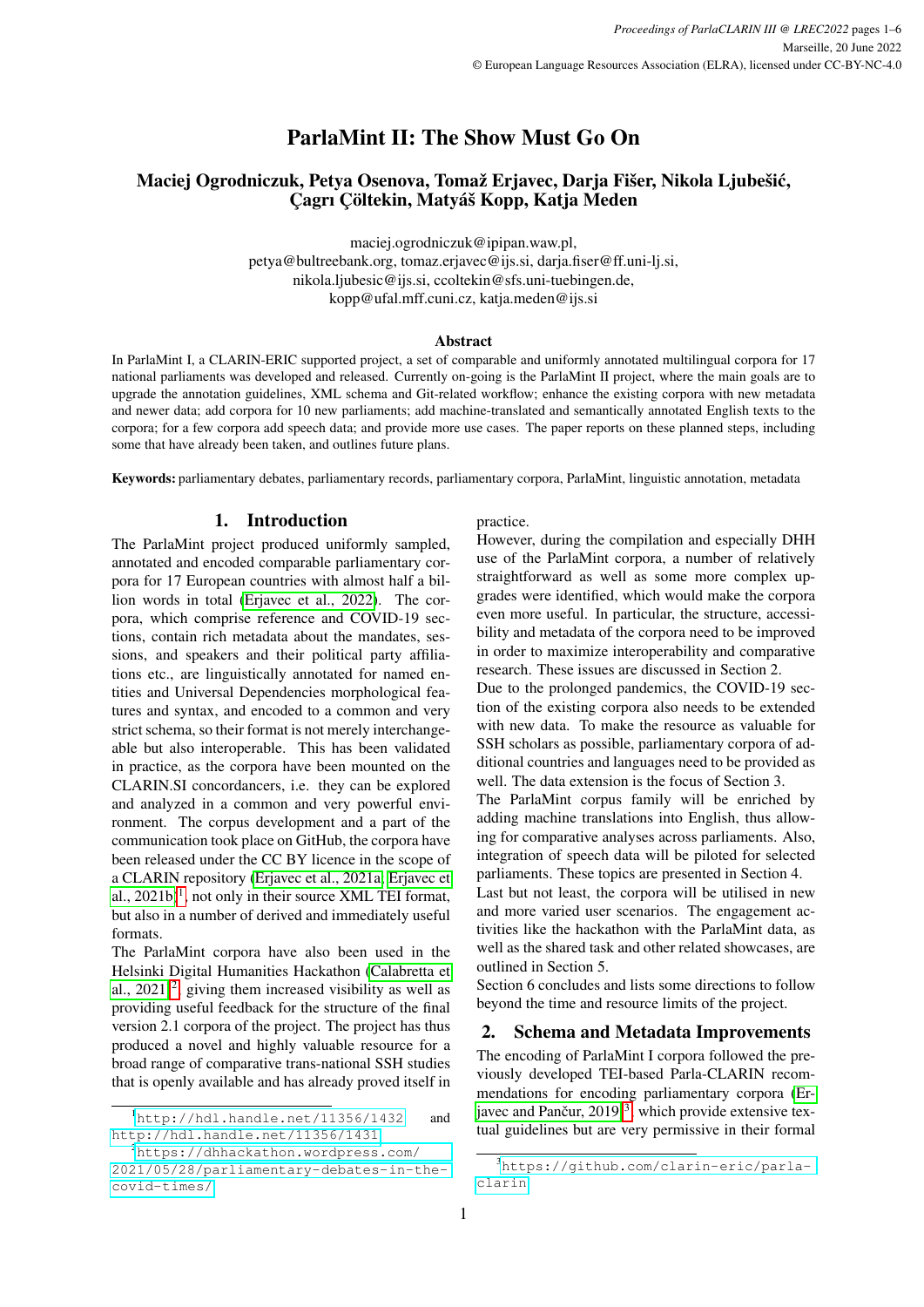XML schema. To enable interoperability of the produced corpora, ParlaMint required much stricter encoding, so we started the project by defining a RelaxNG schema for corpus validation, which was then refined during most of the lifetime of the ParlaMint I project.

However, the Parla-CLARIN textual recommendations were not updated during this time, so Parla-CLARIN was lagging behind ParlaMint. On the other hand, there were no ParlaMint-specific encoding guidelines, and the project partners – those with sufficient digital skills – had to rely on inspecting the formal schema or the already submitted and validated samples of their corpora and try to adapt them to their circumstances. Towards the end of the project, when all corpora were already available, some of the encoding decisions were also discovered to be questionable, however, it was too late to re-encode the corpora by then. Finally, the ParlaMint project had to absorb many corpora in a relatively short time, so many aspects of the encoding were not unified nor harmonised, in particular the status and roles of speakers, the encoding of sessions, meetings, and agendas, the distinction between political parties vs. parliamentary groups etc.

For interoperability of ParlaMint corpora, as well as a step towards standardisation of information (taxonomies/ontologies) associated with parliamentary debates in ParlaMint II, it is was deemed highly beneficial if the encoding and metadata of the current ParlaMint corpora were harmonised and unified, and the Parla-CLARIN recommendations updated to reflect the experience gained in ParlaMint I. This is also strategically important as several corpora being developed independently of the ParlaMint project have already started using the Parla-CLARIN schema, which was the ultimate goal for future sustainability and interoperability of the Parliamentary Resource Family.

ParlaMint II involves more than 30 partners that are all required to submit large and heavily annotated corpora with rich metadata. Yet the corpora will come from completely different sources and embodying different parliamentary procedures and traditions, while the partners will be using different tools for their annotation, and have very different backgrounds and familiarity with TEI, XML, its schema languages, and XSLT. It is, therefore, crucial to establish validation procedures that will result in useful, i.e. correctly and consistently encoded ParlaMint II corpora. Parla-CLARIN, as well as ParlaMint I, have already shown that git is a highly versatile environment for keeping track not only of program code but also documentation. Hosting platforms, in particular GitHub, also provide the means of recorded and structured communication via issues; however, this communication and data exchange policy was not really enforced in ParlaMint I.

Finally, a large part of the value of the ParlaMint corpora comes from their extensive metadata on speakers, which, however, can be very labour intensive to find and add to the corpora for some parliaments, which is

why some corpora are missing some metadata that others have. Already in the first use cases, it also turned out that even more metadata would be highly beneficial to enable increasingly wider analyses, as this is unavailable in most related resources.

# 2.1. Harmonisation of Encoding

In the first phase of the ParlaMint II project, the Parla-CLARIN recommendations were updated adopting the solutions and examples from the ParlaMint corpora, yet still allowing for project-specific extensions.

On the basis of the updated Parla-CLARIN recommendations, but highly specific to ParlaMint, we made a new set of recommendations, including the schema (i.e. a XML TEI ODD document), and made the text guide-lines available via GitHub pages<sup>[4](#page-1-0)</sup>. These guidelines are meant to serve as the basis for adding new corpora and extending the existing ones. It should be noted that while the ParlaMint RelaxNG schemas derived from the ParlaMint ODD can be used for validation, more precise validation is still achieved with the native ParlaMint RelaxNG schemas and even more with developed validating XSLT scripts.

The encoding of ParlaMint corpora was further unified as regards the use of attributes and their values, including legislative taxonomies and vocabularies (mostly in both source language and English), speaker roles and affiliations etc. The existing ParlaMint schema and corpora were modified to reflect the ParlaMint best practice. In the course of these modifications, all observed open problems were documented via project GitHub issues.

#### 2.2. Git Management

Both Parla-CLARIN and ParlaMint are completely or largely hosted on GitHub, and both need to be updated in a harmonised and controlled fashion, also providing support for the existing and new corpora developers, as well as to the use cases working with the data. In ParlaMint II, we have already improved the usage of GitHub, e.g. we implemented much stricter validation of commits, encoding and statistical documentation of the corpora in HTML, regular milestones and releases, and are responsive to communication via issues. While in ParlaMint I, quite a lot of support was done via individual emails, this is, given the even larger number of partners in ParlaMint II, now unmanageable, so all communication is to be via GitHub issues, and the validation of corpora the direct responsibility of the partners.

# 2.3. Adding Metadata to Existing Corpora

Additional metadata, in particular the information about whether the speakers are members of the government (ministers), and the positioning of political parties on the left-right spectrum, are planned to be added

<span id="page-1-0"></span><sup>4</sup>[https://clarin-eric.github.io/](https://clarin-eric.github.io/ParlaMint/) [ParlaMint/](https://clarin-eric.github.io/ParlaMint/)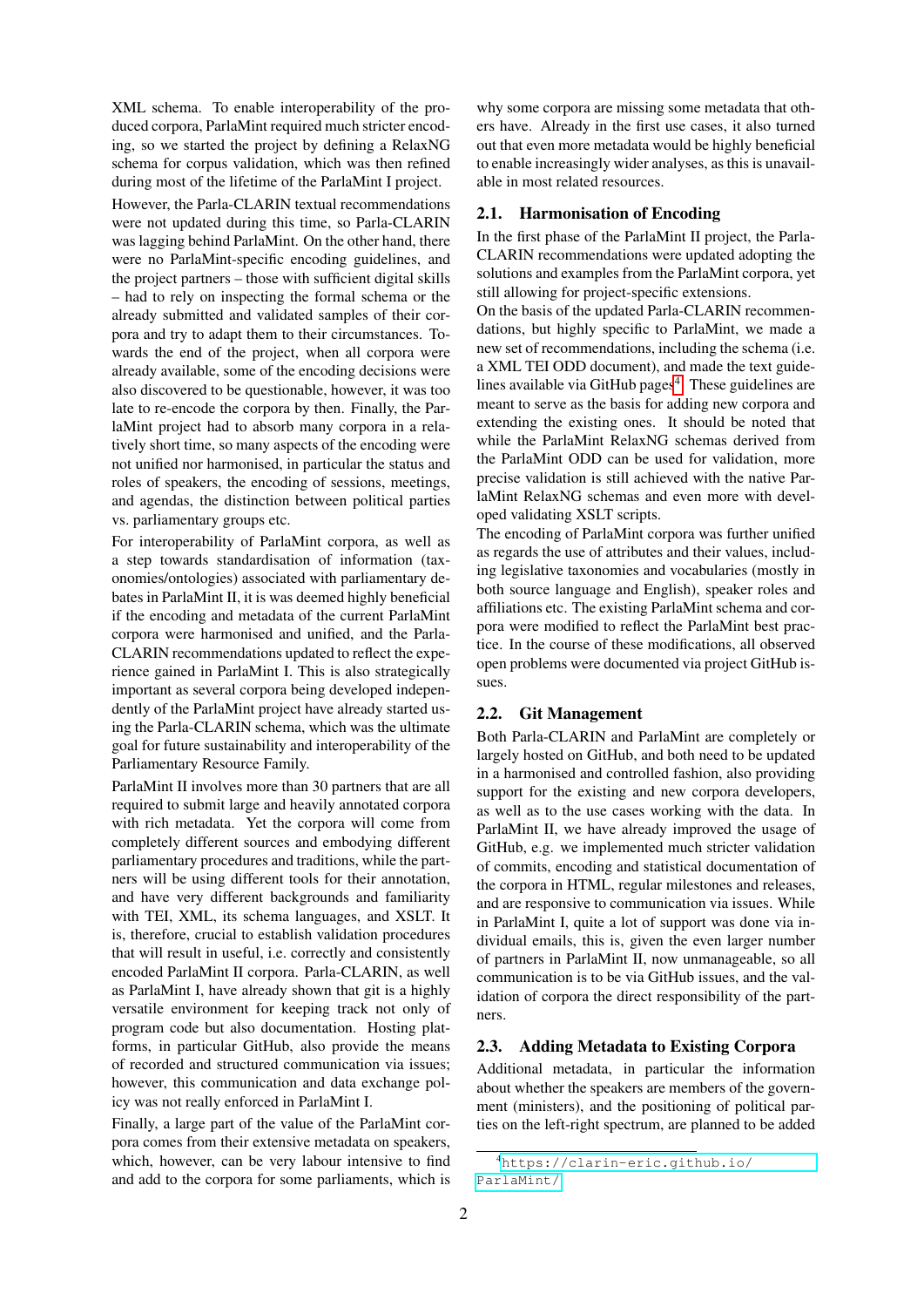to the corpora in ParlaMint II. The partners who will encode this information in their corpora can take advantage of a pipeline that transforms the data entered in spreadsheets into the required XML encoding. In addition to this, a taxonomy of common ministry types is planned to be added to enable cross-corpus comparisons.

After the initial discussion, it became clear that these tasks might present us with some difficulties, stemming mainly from the fact that the structure of political systems differs severely from one country to another. Primary tasks for this section are therefore finding common ground to facilitate encoding of the additional information about members of the government (and the taxonomy) as well as finding the appropriate scale for encoding political orientation (left-right scale, political compass scale or other).

## 3. Corpus Expansion

New corpora will be added to ParlaMint, and existing corpora will be updated with newer materials. All new resources will contain material from the same minimum periods, the same metadata as existing ParlaMint corpora and linguistic annotations. This will extend the ParlaMint scope in countries, languages and time to make it even more interesting for researchers.

As with previous versions of ParlaMint, both new and updated corpora will be validated, converted to derived formats (plain text, metadata files, CoNLL-U, vertical files), mounted on the CLARIN.SI concordancers, and deposited in the CLARIN.SI repository. We envision three releases: 3.0 at the half-way mark, 3.1 shortly before the end, and 3.2 at the conclusion of the project.

## 3.1. Adding New Corpora

New parliamentary corpora will be prepared by 10 new project partners (from Austria, Basque Country, Catalonia, Estonia, Finland, Greece, Norway, Portugal, Romania and Sweden) according to ParlaMint specifications and guidelines. The parliamentary transcripts will cover the period at least between January 1, 2015, and February 1, 2022. The texts in the corpora will be split into reference (until October 31, 2019) and COVID parts (later data).

Following the ParlaMint I model, each corpus will have to be delivered in two variants, the TEI encoded plain text one with the metadata and transcripts of the speeches, and the linguistically annotated one (socalled TEI.ana) with added linguistic annotations.

Corpus metadata should contain at least type of parliament (unicameral, bicameral), which speeches are included (lower/upper house, mandates) and the structure of the proceedings (taxonomy with types of meetings, types of speakers, legislative periods). Corpus element structure should encompass date-stamped mandates, sessions and speeches. Each speech can, minimally, contain only the pure transcripts of the speeches divided into paragraphs. However, many transcripts

also contain commentary by the transcribers, which are then also retained and encoded.

Metadata on speakers should contain speaker role (regular, chair, guest), their analysed name (forename, surname), gender, MP status and political affiliation(s). If their MP status and political affiliation changed in the time frame of the corpus, it needs to be timestamped. Political parties and/or political groups should be marked with name, short name (initials) and possibly start/end of existence. Coalitions/oppositions of parties should also be marked in the time frame of the corpus.

A linguistic annotation should encompass tokenisation and sentence segmentation, lemmatisation and UD morphological features, UD syntactic annotations and NE marking (PER, LOC, ORG, MISC).

#### 3.2. Extending Existing Corpora

Recent data (up to June 2022) will also be added to the existing ParlaMint dataset, and the corpora will be further fixed for the found errors and missing metadata. Concerning COVID, it is difficult at this point to consider what period would be viewed as in-pandemic and post-pandemic but we can update our categorization accordingly later.

## 4. Corpus Enrichment

In this task, we will enhance the ParlaMint corpora with a translation of all non-English transcriptions into English. Having all the corpora in English will enable treating them as one corpus, and using identical queries to view and analyse the data from various parliaments. This opens the way for simple translingual comparative analyses among more than 20 national and regional parliaments, importantly increasing the usability of the ParlaMint corpora, making them an even more globally relevant research dataset. Furthermore, we will semantically tag the translated corpus, which will significantly increase the value of the ParlaMint corpora for SSH scholars.

As a proof of concept, we will also add a subset of recordings of parliamentary debates for selected parliaments, and align them with the available transcriptions. This will have a multiplier effect on improving interoperability of speech / multimodal data and tools in CLARIN well beyond parliamentary records, and will enable novel dimensions of SSH research on ParlaMint corpora that is currently not possible with most related resources, such as comparisons of official transcriptions with actual parliamentary discussions within and across parliaments.

## 4.1. Machine Translation

As part of the preparation of the DHH 2021 hackathon, we already machine translated 10 of the ParlaMint I corpora to English using the OpenNMT system [\(Klein](#page-5-5) et al.,  $2017$ <sup>[5](#page-2-0)</sup>. Now we plan to machine translate all

<span id="page-2-0"></span><sup>5</sup><https://opennmt.net/>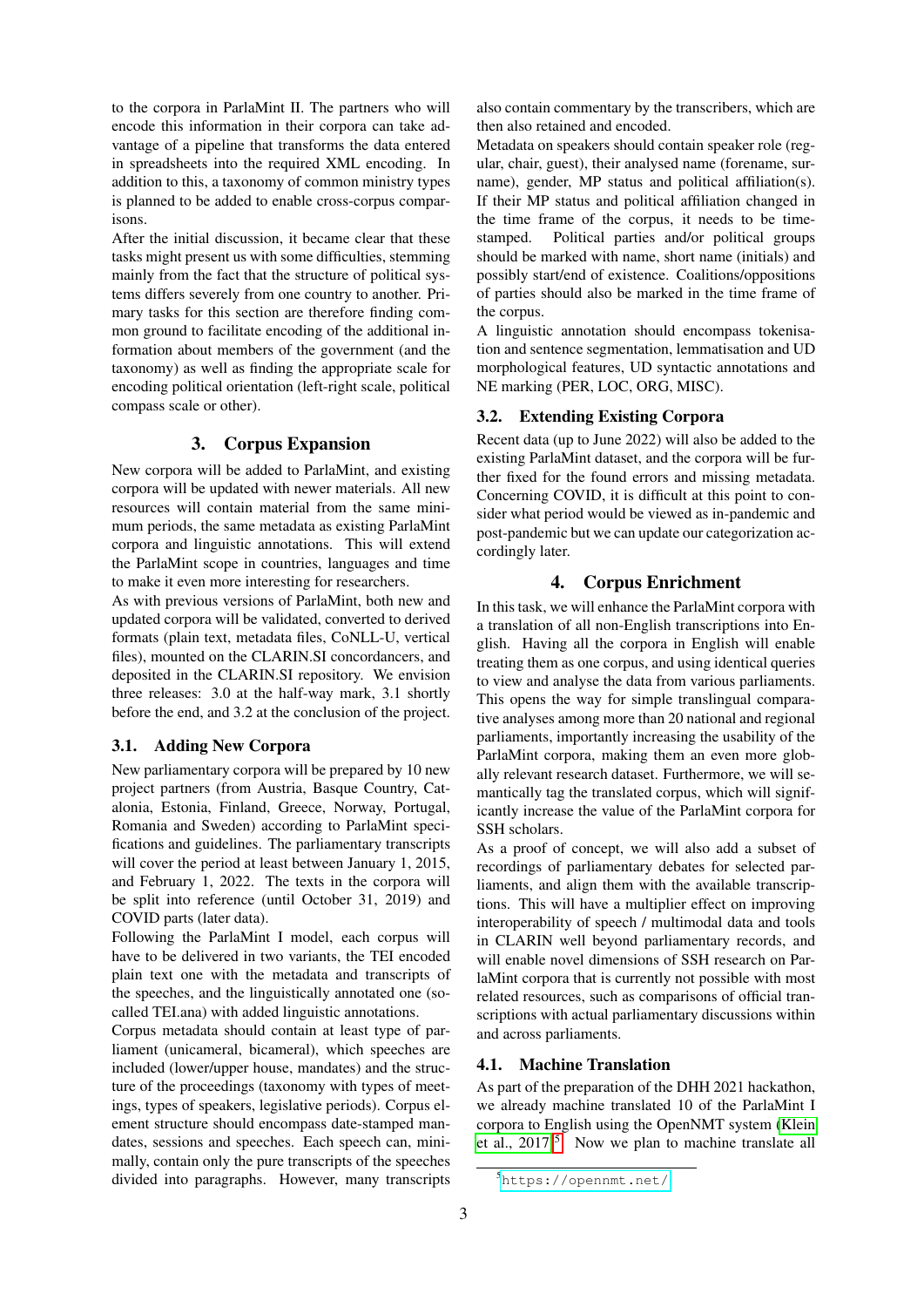the ParlaMint II corpora to English, with the bestperforming model at the time of the translation task. We also plan to explore automatic post-editing to fix the most frequent translation errors, in particular the frequently incorrect "translation" of names. The translations will be performed on the sentence level, so that the sentence-level alignment between the originals and translations to English are available.

## 4.2. Semantic Tagging

The resulting texts will then be encoded and linguistically annotated in the same way as the other corpora. We will also add semantic annotations to the translated corpora using the UCREL Semantic Analysis System, USAS (Rayson et al.,  $2004$ <sup>[6](#page-3-0)</sup>, which has been developed by the U.K. ParlaMint partner. The USAS tagger will assign semantic fields from a taxonomy of 232 tags to words and multi-word expressions in the corpus, representing coarse-grained word senses. The system for English has been developed and applied over the last 30 years, and assigning semantic tags to the English translations (as well as the original UK subcorpus) will facilitate future work on bootstrapping prototype semantic taggers in other languages via sentence and word alignment. USAS tagging accuracy for English is 91% and the tagger is already freely available via the UCREL website and REST API. In parallel, the Lancaster UCREL centre will develop a Python opensource version of the USAS tagger.

#### 4.3. Multimodality

We will also gather, process and align audio recordings with the transcriptions for a selected list of languages. The alignments will be performed on the level of segments lasting 5 to 30 seconds. The possibility of making the aligned audio available through the KonText concordancer [\(Machálek, 2020\)](#page-5-7) will be investigated as well.

Due to the high technical complexity of this task, it will be run as a proof-of-concept on three selected languages (Czech, Polish and Croatian), where audio alignment activities have already been applied to some level. Each of the selected languages will deliver at least 50 hours of high-quality audio alignment as well as the code base and a report of the used alignment procedure. The aim of this task is not only to obtain aligned audio data for the selected the ParlaMint corpora, but to identify best practices in the currently highly vibrant area of speech processing, to be used on the remaining ParlaMint languages in a possible follow-up project.

Although the project has started only recently, we can already report on the first freely-available dataset for training automatic-speech-recognition systems for Croatian, ParlaSpeech-HR [\(Ljubešic et al., 2022\)](#page-5-8). It ´ is based on the ParlaMint I corpus and the available

video recordings of the Croatian parliament, resulting in a dataset of 1,816 hours. A similar availability of the speech and transcript data will be ensured for the remaining languages as well. The bootstrapping approach to building the dataset, consisting of using Google speech-to-text for constructing an initial dataset, and then training a transformer-based ASR system from this initial dataset, and using it to to build the final dataset, is described in (Ljubešić et al., 2022).

In implementing the alignment of Czech audio and transcription, we plan to utilize tools used to create the ParCzech 3.0 corpus [\(Kopp et al., 2021\)](#page-5-10). This corpus covers the same period as the ParlaMint I Czech corpus and contains more than 3,000 hours of aligned audio. The audio recordings provided on the Czech Chamber of Deputies web pages are about 14 minutes long with only the approximately middle 10 minutes corresponding to the transcript on one web page, making it difficult to determine the alignment of the audio with the transcript. The alignment algorithm currently used in ParCzech 3.0 does try to determine the beginning of transcription in the audio file but because the transcription is redacted (i.e. does not fully correspond to the audio), the algorithm does not always work correctly. We believe that there is room for improvement by modifying the algorithm to also take into account the alignments made on the previous web page, and we will investigate this upgrade in ParlaMint II.

## 5. Engagement Activities

## 5.1. Tutorial

After performing a literature review and interacting with the relevant national and European projects and networks is being documented and made available [\(Skubic and Fišer, 2022\)](#page-5-11), a tutorial and showcases will be developed for SSH scholars and students which demonstrates the use of ParlaMint data, metadata and linguistic annotations.

The tutorial will be developed around relevant SSH research questions on the theme of "opposition in times of crisis" using topic modelling, one of the most popular methods in the DH community. The tutorial will be complementary to the previous one, *Voices of the* Parliament<sup>[7](#page-3-1)</sup>, developed by the same team outside the ParlaMint project, which demonstrates the potential of parliamentary corpora research via concordancers. The new tutorial will be aimed at students and scholars of digital humanities and social sciences who are interested in the study of socio-cultural phenomena through language and to engage with the user-friendly textmining tool *Orange* [8](#page-3-2) .

The theoretical part of the tutorial will introduce the characteristics of parliamentary records, the construction of the ParlaMint corpora and topic modelling. The practical part will demonstrate how topic modelling

<span id="page-3-1"></span><sup>7</sup>[https://sidih.github.io/voices/index.](https://sidih.github.io/voices/index.html) [html](https://sidih.github.io/voices/index.html)

<span id="page-3-2"></span><sup>8</sup><https://orangedatamining.com>

<span id="page-3-0"></span><sup>6</sup><https://ucrel.lancs.ac.uk/usas/>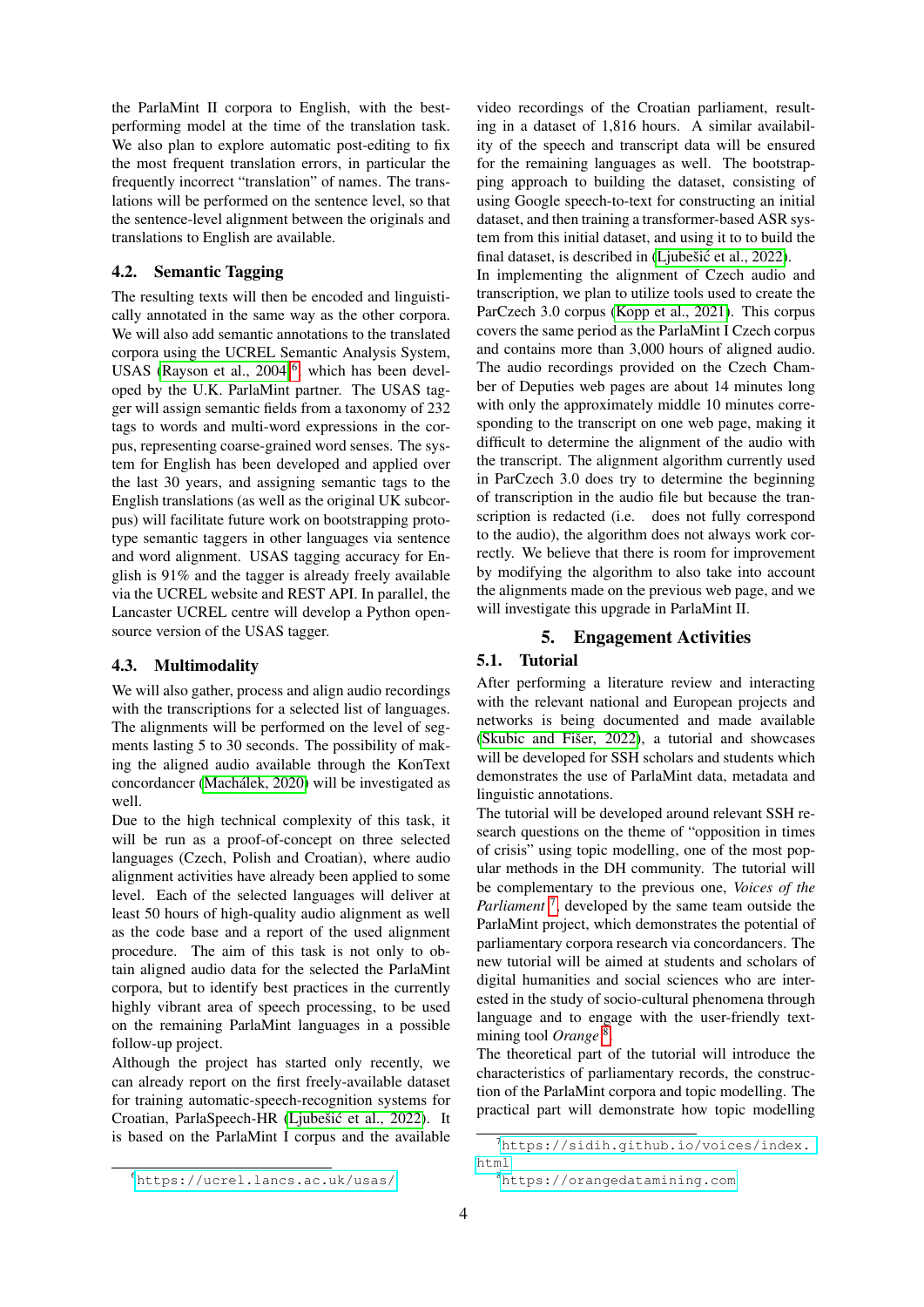and the Orange text mining tool can be utilized to answer three concrete research questions. In Task 1, we will analyze the basic characteristics of parliamentary speeches before and during the pandemic using interactive visualizations. In Task 2, we will identify the central topics of discussions in the two periods. In Task 3, we will explore topic distributions using heatmaps.

#### 5.2. Showcases

Informed by the literature review and interactions with the relevant national and European projects and networks, a collection of showcases will be developed that will demonstrate the value of the ParlaMint corpora for SSH researchers and will serve as an instrument for cross-disciplinary method and knowledge transfer.

# 5.3. Hackathon

After the successful participation of the ParlaMint community in the Helsinki Digital Humanities Hackathon 2021, ParlaMint corpora will also be used at the DHH Hackathon 2022<sup>[9](#page-4-0)</sup>. This time the participants will focus on the comparison of parliamentary debates from a sociological, politological, and computational perspective. Political decision-making is organised in party groups, committees, and informal networks among members of parliament and civil servants. In the plenary session, we see these networks manifest themselves as speakers represent their respective groups and refer to one another. The degree to which these networks display exceptional polarisation, centralization of parliamentary voices, or an imbalance in the dynamic between government and opposition, is telling of how the principle of parliamentarism is concretely playing out in the different countries. The networks can also be studied from the perspective of gender, party affiliation, and party stability. By comparing the data synchronically and diachronically in a cross-lingual context, we can obtain important insights into transnational characteristics.

This is why the objective of the hackathon will be to learn how to use comparable parliamentary corpora from various European countries that are annotated with rich metadata and linguistic annotations, enabling various analytical directions. The group will take a network analysis perspective on parliament debates to answer questions on the influence of members, the polarisation of groups, and information spreading in parliament. The group will make use of the linguistic annotations, Named Entities, and metadata coded in the ParlaMint data. Additionally, the group will learn to utilise *Google Colab* [10](#page-4-1) and network analysis tools such as *Gephi*  $^{11}$  $^{11}$  $^{11}$  and *NetworkX* <sup>[12](#page-4-3)</sup> to bring together the dis-

ciplines of computer science and humanities in gaining knowledge on the Networks of Power. The results from the hackathon will be published on the CLARIN website.

#### 5.4. Shared Task

To address a very different but important community of users and expose the created resources to novel approaches, a shared task will be organized in which the ParlaMint corpora will be used to predict whether a speech belongs to a governing or opposition party member (and possibly additional tasks for party affiliation and political ideologies). The corpora released in ParlaMint I will be used as training data, and the newly developed but withheld ParlaMint II corpora will be used as test data. The results from the shared task will be published in open-access proceedings. The details about the shared task will be communicated when this information is ready.

# 6. Beyond ParlaMint II

Even though ParlaMint II will run until 2023, we are already planning how it could be extended in the future and become a sustainable initiative. Apart from such obvious directions as including more data (from the European Parliament, regional parliaments or national parliaments beyond Europe) or historical data, we are also planning to link our datasets with additional data sources, e.g. by adding voting results, referencing social media content or introducing newspaper and TV news mentions.

ParlaMint data could also be extended to include multimodal aligned corpora (with speech and video), gesture annotated corpora or live corpora produced and used as streamed and on the fly.

#### Acknowledgements

The ParlaMint project is supported by: CLARIN ERIC – 'ParlaMint: Towards Comparable Parliamentary Corpora' • H2020-INFRAEOSC-04-2018 #823782 'SSHOC: Social Sciences and Humanities Open Cloud' • ARRS (Slovenian Research Agency) P2-103 'Knowledge Technologies' • ARRS (Slovenian Research Agency) P6-0411 'Language Resources and Technologies for Slovene' • ARRS (Slovenian Research Agency) P6-0436 'Digital Humanities: resources, tools and methods' • Ministry of Education and Science Republic of Bulgaria DO01-272/16.12.2019 'Bulgarian National Interdisciplinary Research e-Infrastructure for Resources and Technologies CLaDA-BG' • LINDAT/CLARIAH-CZ LM2018101 'Digital Research Infrastructure for Language Technologies, Arts and Humanities' • Spanish Ministry of Science and Innovation PID2019- 108866RB-I0 / AEI / 10.13039/501100011033 'Original, Translated and Interpreted Representations of the Refugee Cris(e)s: Methodological Triangulation

<span id="page-4-0"></span><sup>9</sup>[https://www2.helsinki.fi/en/helsinki](https://www2.helsinki.fi/en/helsinki-centre-for-digital-humanities/helsinki-digital-humanities-hackathon-2022-dhh22)[centre-for-digital-humanities/helsinki-](https://www2.helsinki.fi/en/helsinki-centre-for-digital-humanities/helsinki-digital-humanities-hackathon-2022-dhh22)

[digital-humanities-hackathon-2022-dhh22](https://www2.helsinki.fi/en/helsinki-centre-for-digital-humanities/helsinki-digital-humanities-hackathon-2022-dhh22) <sup>10</sup><https://colab.research.google.com>

<span id="page-4-2"></span><span id="page-4-1"></span><sup>11</sup><https://gephi.org>

<span id="page-4-3"></span><sup>12</sup><https://networkx.org>